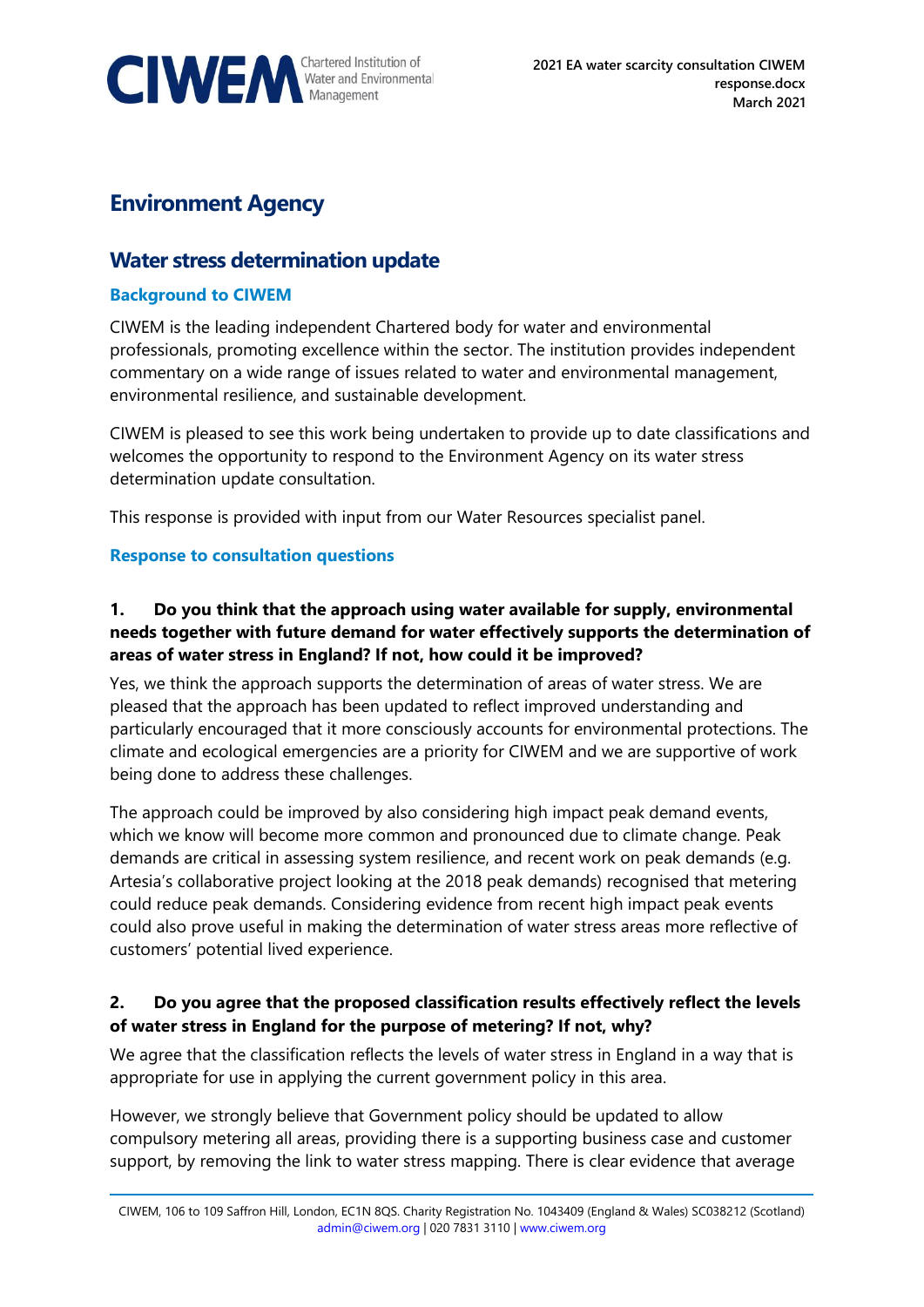household consumption reduces when meter rollout increases. Therefore metering is an effective demand management measure in all areas, regardless of water stress classification. The required amendment to the Water Industry Act to allow this would be relatively minor.

We take this policy position because CIWEM believes that metering is the fairest way for household customers to pay for water services. Water metering can also provide excellent benefits in the form of water, energy and carbon savings (leaving more water in the environment and contributing towards net zero goals) and network management including identifying customer leaks. Allowing metering outside areas of serious water stress could also allow more resources to be freed up in these areas and allow more transfer of water into regions with greater supply-demand deficits.

We understand that water companies not classified as operating in areas of serious water stress can take forward metering programmes and would like to see this approach promoted and supported should an amendment to the Water Industry Act not be forthcoming.

#### **3. What is the right size of area for the classification of water stress?**

The company approach taken seems useful for business planning.

It would be useful to have sight of the work being done with the devolved nations to ensure a joined-up approach to national water resource mapping and management regarding water stress.

# **4. Do you agree that classifying water stress according to 2 levels, serious and not serious is still the right approach? If not, please explain your answer and suggest an alternative.**

We understand that government policy means that compulsory metering can only be considered in areas of serious water stress. Whilst we would like to see water metering extended to all areas, we understand that maintaining this system does allow compulsory metering to be rolled out to those areas most in need without updating government policy. For this reason, we agree with the use of the two classification levels.

However, we have concerns around the use of the phrase 'not serious' from a customer communication perspective given that all regions are susceptible to drought. We would prefer more risk reflective classification labels such as areas of "higher risk of serious water stress" and "lower risk of serious water stress".

#### **5. Are there any water company areas you would like to be included or excluded? If not, please explain your answer and suggest which areas.**

We have no comments on this question.

#### **6. Do you agree with the approach we have taken for the Isles of Scilly because of the available data and that water resources planning for the Isles is at an early stage? If not, please explain your answer.**

Yes, we agree with the approach taken.